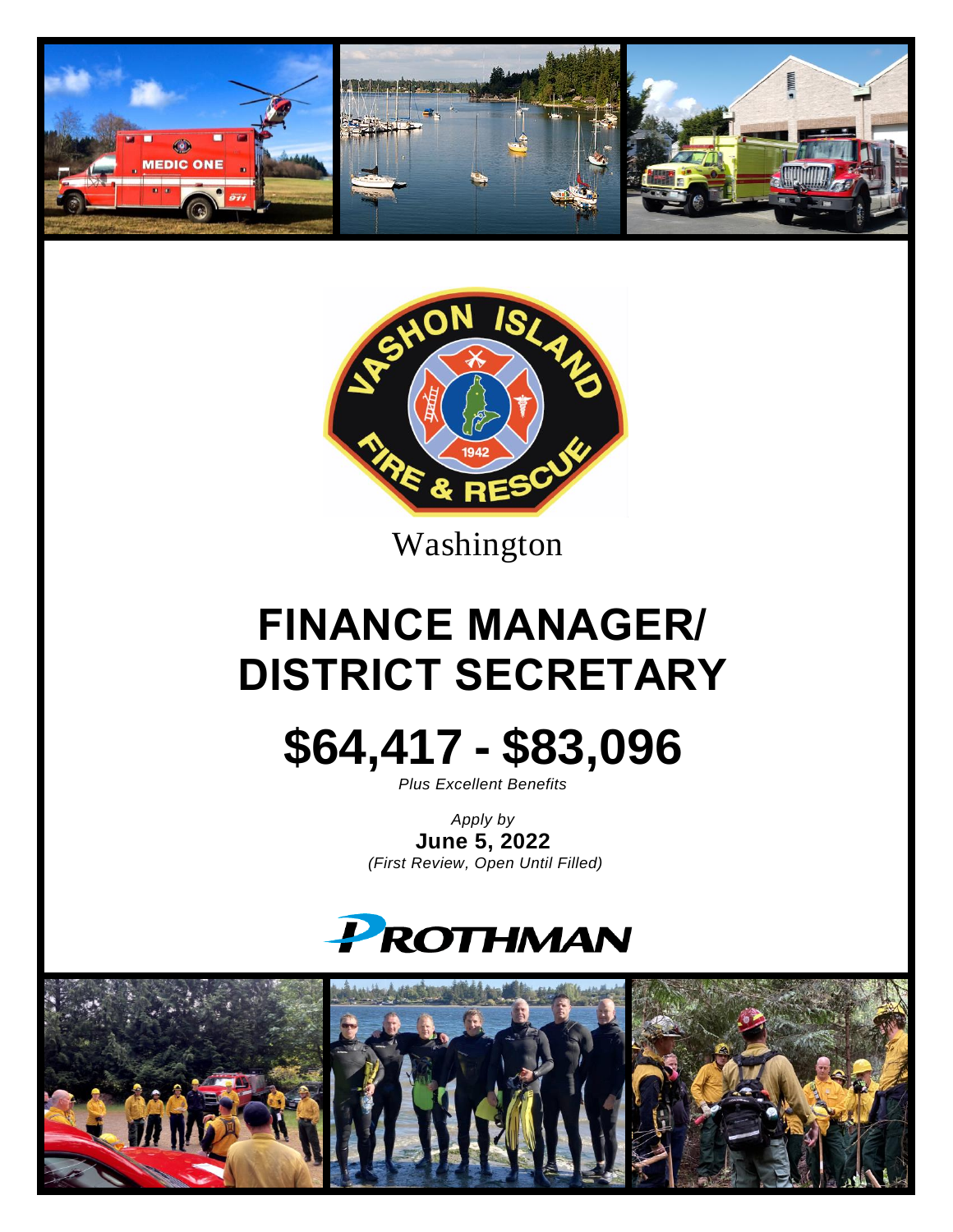#### **WHY APPLY**



Located just a 20-minute ferry ride from West Seattle, Vashon and Maury Islands consist of two connected beautiful rural Islands with a small unincorporated town in the Puget Sound. Miles of

lightly traveled, pine-edged country roads make bicycling, walking, and jogging popular activities for residents and visitors alike. Whether you are petting an alpaca, slowing for deer crossing the road, or watching eagles soar, Vashon is a wonderful place to be. This is an excellent and exciting opportunity for a finance professional to work alongside cohesive leadership to take Vashon Fire into the future by bringing their knowledge, skill, and talent to raise the District to its next levels of excellence.

#### **THE COMMUNITY**

Vashon Island is a patchwork of pastoral and natural settings. The Island is approximately 13 miles long by 8 miles at the widest point and covers 37 square miles with 52 miles of shoreline. A great deal of the Island is 5- and 10-acre parcels that maintain the rural feel. In the summer you can visit one of the many farms, rent a kayak, take sailing lessons, or explore Vashon's beaches. Visiting the historic Point Robinson Lighthouse for a beach walk gives residents and visitors extraordinary views of Mt. Rainier and Seattle. Lisabeula Beach on the west side is ideal for watching the sunset over the water, observing whales, osprey, or eagles, and KVI Beach is perfect for a picnic or a daytime nap. Complimenting a large network of County parks, Vashon and Maury Islands have their own parks district that administers a number of waterfront and inland parks, providing a variety of activities ranging from hiking to beachcombing to horseback riding. The only way on and off the Island is by a beautiful ferry boat ride with views of other islands as well as the Cascade and Olympic Mountains. The auto/passenger ferries load from the Fauntleroy ferry dock in West Seattle and from the Point Defiance ferry dock in Tacoma, each taking just 15 to 20 minutes to get to Vashon Island along with the Southworth dock in Kitsap County that takes 10 minutes. A 35-minute crossing by a passenger-only ferry from downtown Seattle is also available Monday through Friday.

The District is part of unincorporated King County. A small-town center provides all the immediate needs for residents including grocery stores, banks and credit unions, a Post Office, pharmacy, an excellent movie theater, two hardware stores, and several outstanding restaurants. Vashon and Maury Islands offer their own farmer's market on Saturdays from April through mid-October in the heart of the town and plenty of shopping opportunities at unique stores and galleries year-round. Known for its large and diverse art communities, such talents are important to the island and range from folk art to an operatic company that regularly puts on productions. As an island, waterborne activities are also a major part of the island's identity.

The Vashon community consists of working and retired professionals and families from the Seattle area and around the country. The close access to the SeaTac International Airport, multiple colleges, and universities means a higher degree of education and a higher income average. The Island enjoys low crime, and many retirees are actively engaged in social causes: quality low-income housing and feeding the hungry; protection of water, soil, and retaining green areas; engaging youth and others in fighting substance abuse and supporting access to mental health resources. The community exhibits strong support for its public schools that are consistently ranked among the state's best. The state-of-the-art high school has an approximate 97% graduation rate, with 95% of students going on to higher education.



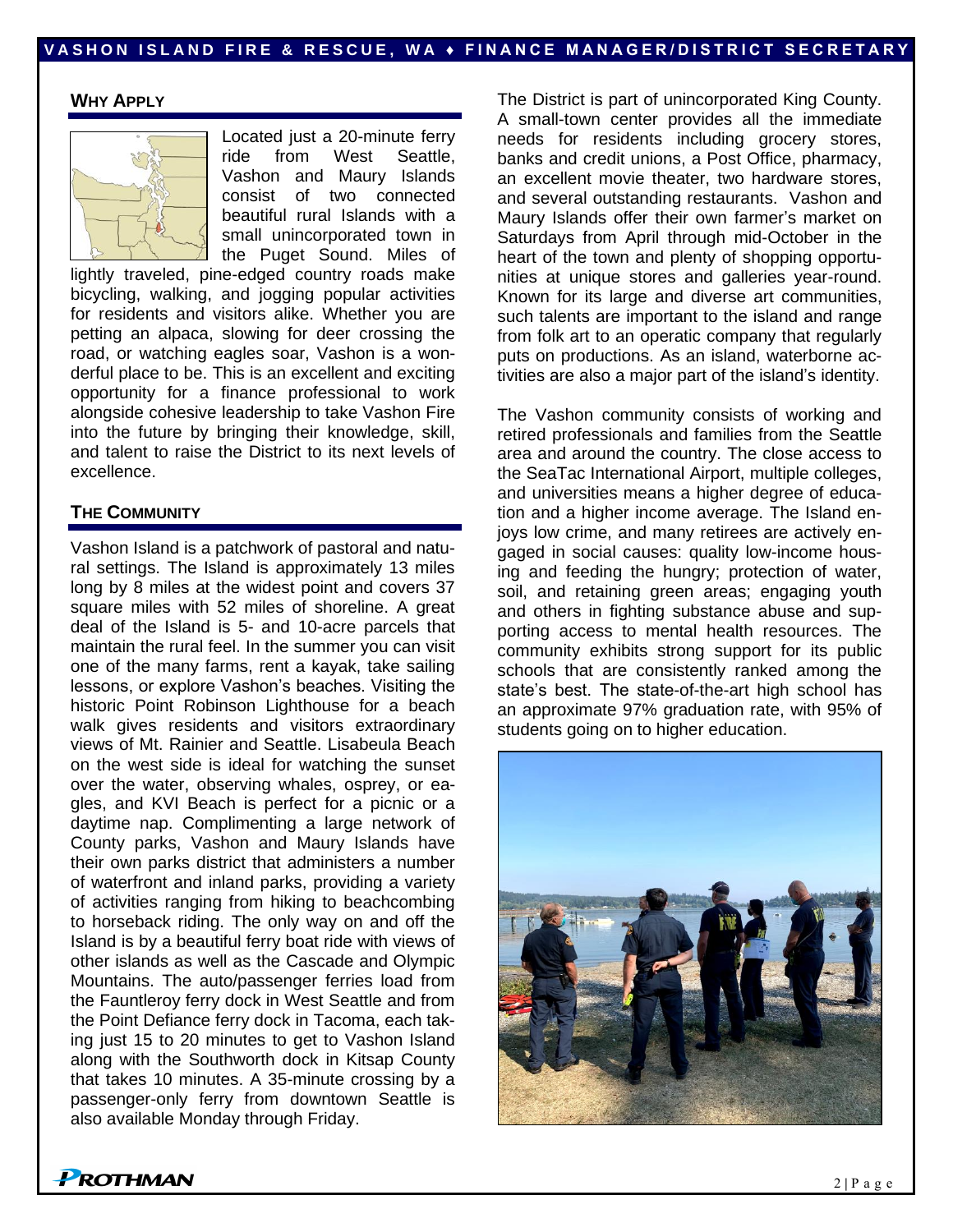#### **THE DISTRICT**

Established in 1942, Vashon Island Fire & Rescue (VIFR) provides first-tier emergency response to incidents involving fire, emergency medical services, motor vehicle and boating accidents, hazardous materials and rescue, and fulfills other requests for service as well. Governed by a fivemember Board of Fire Commissioners, VIFR operates on a 2022 budget of \$5.3 million and employs 21 FTEs, six PTEs, and approximately 30 volunteer first responders. The Administrative staff includes the Fire Chief, the currently vacant Assistant Chief of Operations position, three full-time office staff, and a mechanic and facilities manager.

VIFR primarily operates out of the District's centrally-located main station, which is staffed around the clock. Two other stations provide access to apparatus for volunteers responding from home and/or other portions of the island. Together the stations house four aid cars, three first due engines, a reserve engine, four tenders, a support truck, a small Zodiak boat, an ATV/Gator, and other vehicles. The District also has a training center and a comprehensive vehicle and facilities maintenance shop. The District protects nearly 12,000 people and responds to roughly 1,700 calls annually where 75% are EMS-based incidents with the remaining 25% being fire and non-firebased incidents. Patient transports via ferry to local hospitals have created a significant impact on the District over the last two years due to the pandemic and the loss of the West Seattle Bridge.

Vashon Island Fire & Rescue's ALS responses/needs are addressed by two King County Medic One paramedics provided by King County. Given the nature of mutual aid to the Island, the challenge of dealing with off-Island transports of critical patients and maintaining the capacity to respond to a subsequent ALS by both organizations is ever-pressing.



#### **THE POSITION**

Working under the direction of the Fire Chief, the Finance Manager/District Secretary directly interfaces with the Board of Fire Commissioners, being their confidential secretary, attending all public Board Meetings, recording the Minutes for each, and assisting the Board in the performance of their roles. The Finance Manager/District Secretary is a key role within the District's Administrative staff and requires working with and directing others to fulfill and address District administrative and business services internally and externally to the organization. This position is foundationally involved in all administrative, business, and financial matters. The District Secretary shall work as the liaison with King County who is directly engaged in the administration of Vashon Fire's financials. The position is also required to work with and direct SpringbrookExpress a third-party vendor and accounting support firm. In addition, the District Secretary works within a unionized workforce, assisting the Fire Chief with development of labor contract proposals and bargaining strategies, serving as a member of the negotiating team, and administering collective bargaining agreements.

To view the full responsibilities of the position, please view the attachment found [here.](https://www.prothman.com/JobFiles/2975/District%20Secretary%20Finance%20Manager%20Job%20Description.pdf)

#### **IDEAL CANDIDATE**

#### **Education and Experience:**

• A high school diploma or equivalent and college coursework in accounting, or a closely related field is required. Graduation from an accredited college or university with a degree in accounting or a related field is desired. Education must be supplemented by three (3) years of increasingly responsible administrative experience.

• A valid Washington State driver's license (or the ability to obtain one) without record of suspension or revocation in any state and continuously maintain a valid Driver's license.

• Must successfully pass a medical drug and alcohol screening, psychological examination, and criminal background check.

• Must be insurable and bondable under District's existing vehicle and umbrella liability insurance carrier and Washington State Law.

• Experience / proficiency in Microsoft Office (Outlook, Excel, Word, PowerPoint, Teams, etc.) and file sharing PC systems